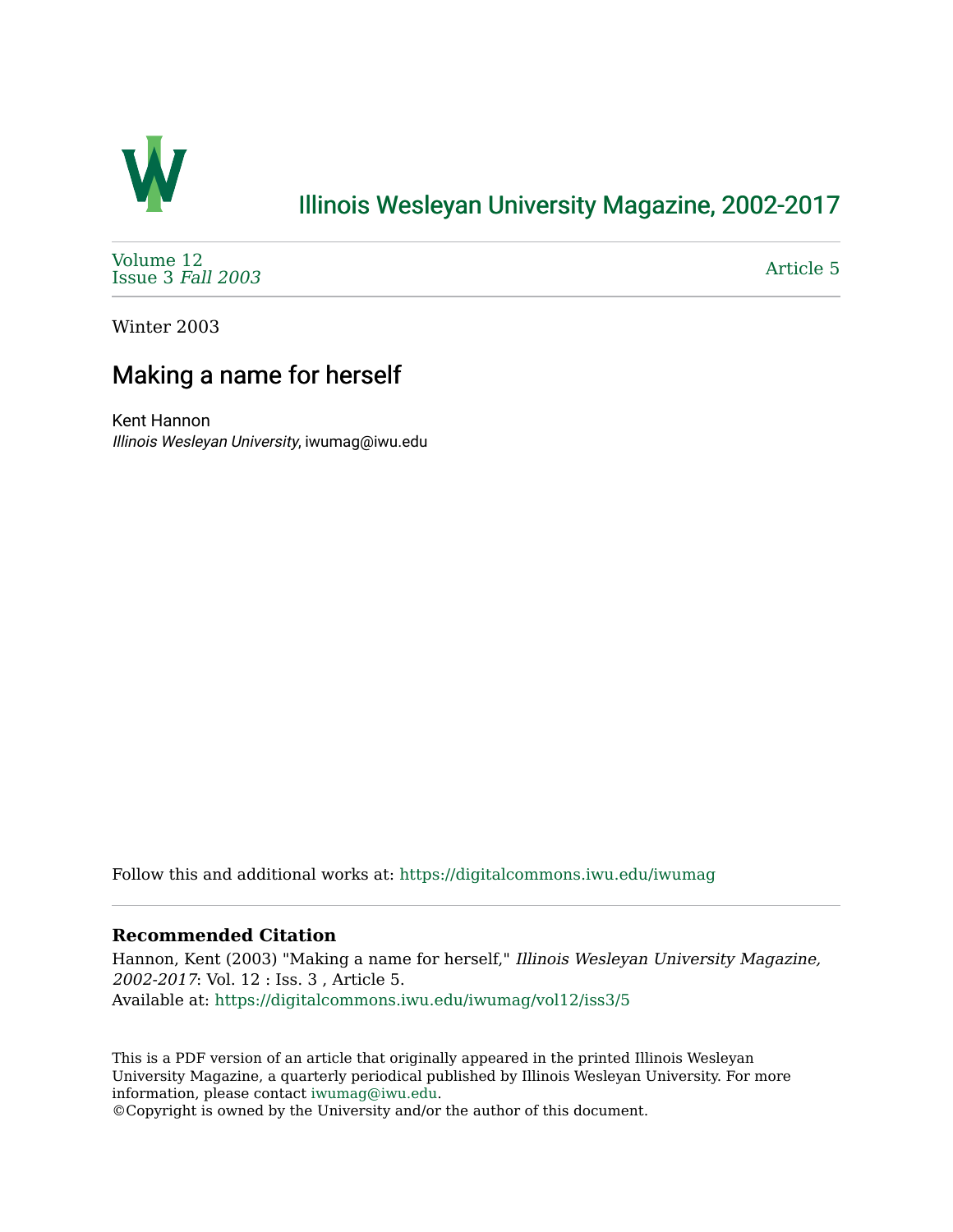### Making a name for herself

**In a business where longevity is a difficult assignment for women, Demetria Kalodimos '81 has been a fixture on Nashville's evening news for nearly 20 years.** 

### **By Kent Hannon Photos by Neil Brake**

When she was just getting started in the business, Demetria Kalodimos was told that if she wanted to be a success in television she needed to change her name. Never mind that her co-anchor at WICD-TV in Champaign was Bruce Jakubowski or that the sports guy was Mark Schanowski. Apparently, their names were fine, but the news director had a problem with Kalodimos, which means "good person" in Greek.



"I was an on-air reporter at WICD while I was getting my master's in journalism at the University of Illinois," Kalodimos recalls, "and when I got promoted to weekend anchor, the news director told me I needed a new name. He said, 'Change it quick . . . I'll give you a day.'"

Overnight, Demetria Kalodimos, whose name has a nice ring to it when pronounced correctly — Duh-MEE-tree-uh . . . Kal-uh-DEE-moce — became Demetria Kaye.

"It was terrible living with an alias . . . my parents hated it," says Kalodimos, who has just ordered a salad at a popular lunchtime eatery in Nashville. Seated at the next table is Vince Gill, one of many country music stars she has interviewed during her almost 20-year stint as an anchor, reporter, and senior editor at Music City's NBC affiliate, WSMV-TV.

Winner of three Peabody Awards, the broadcast industry's equivalent of the Pulitzer, WSMV is the top-rated station in the country's 30th-largest TV market. And Demetria Kalodimos '81, who got hooked on electronic journalism at Illinois Wesleyan's campus radio station, co-anchors all three of the station's principal newscasts, at 5, 6, and 10 p.m.

Chosen in a nationwide search to share the desk with popular anchor Dan Miller, Kalodimos has done much more than interview Nashville's country music icons. She's traveled to Eastern Europe to report on the plight of Romanian orphans. In the former Yugoslavia, she interviewed people who swore they'd seen the Virgin Mary. And in 1989, long before "60 Minutes" aired its first segment on the AIDS epidemic among hemophiliacs, her investigative report, "A Preventable Plague," warned viewers of an impending health disaster.

"I was one of the first broadcasters in the country to report widely on AIDS and on threats to the nation's blood supply," says Kalodimos, who has won 14 regional Emmy awards, a pair of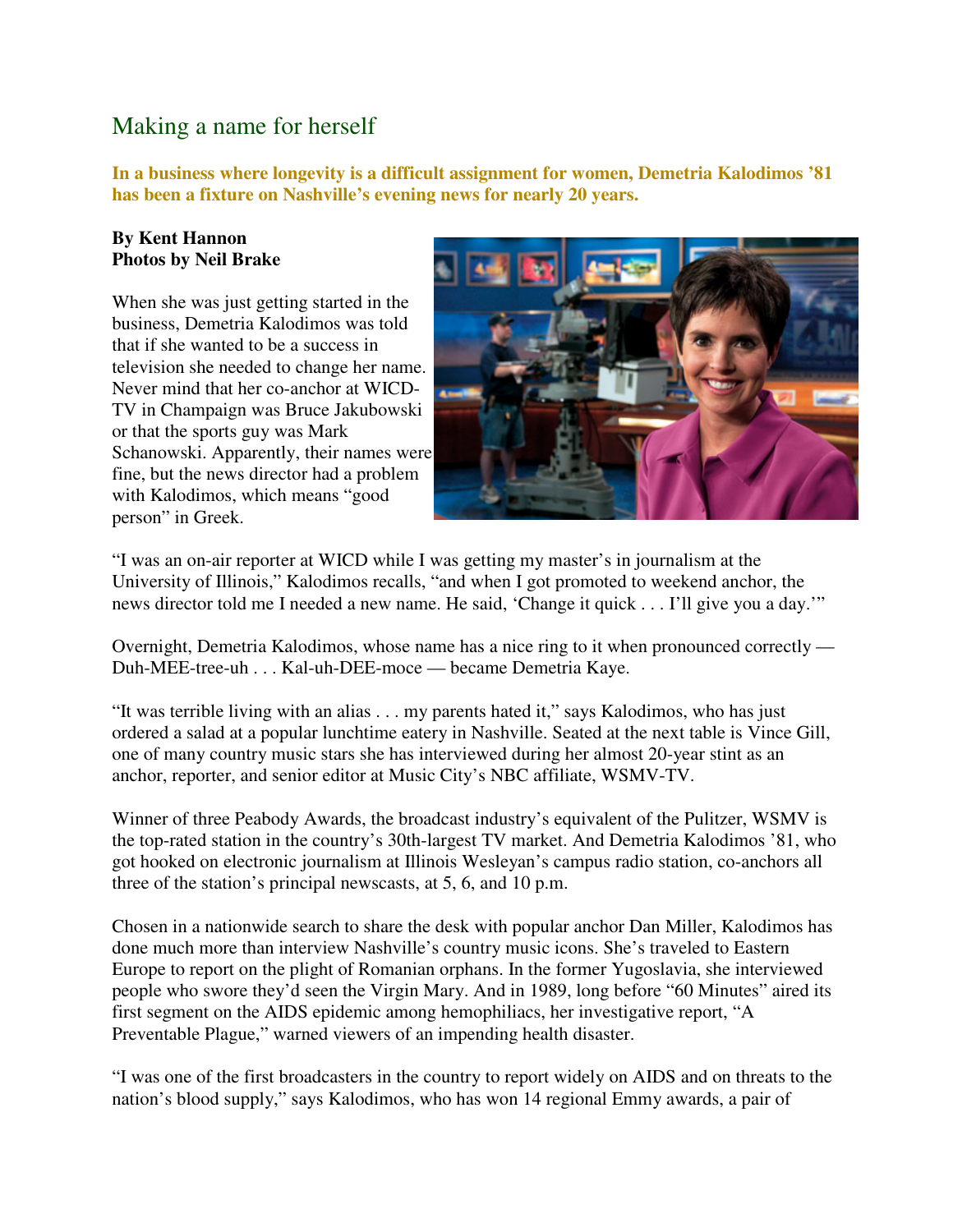National Headliner Awards, the Investigative Reporters and Editors National Award, and a national citation from American Women in Radio and Television. In 1997, she was Tennessee's Associated Press Broadcaster of the Year.

And with the exception of the 18 months she spent in Champaign using an alias, Kalodimos has accomplished all that with the same last name that her grandfather inscribed on the rolls at Ellis Island.

\* \* \*

Preparing for three newscasts in one night is a surprisingly solitary activity, particularly given the tenor of the latest news, which on this day in late March includes the fact that a missing soldier from the 101st Airborne at nearby Fort Campbell has been confirmed dead in Iraq — the first area casualty in Operation Iraqi Freedom.

"Basically, preparation involves me sitting at a computer, writing and editing my copy," says Kalodimos, "though there is a two o'clock editorial meeting to discuss what we're going to cover."

The war and continuing conflicts in Iraq have sparked considerable debate among producers, anchors, and reporters as to what WSMV's role should be in regard to this story: national news organization concentrating on the big picture or local news organization focusing on local angles and connections to the big picture.

"We certainly have a large viewership of military people and people with loved ones deployed," says Kalodimos, "but there's no way we can be as timely and as correct as the networks as far as knowing what's going on. We do have a reporter embedded over there, but we're half a world away. In my opinion, we should err on the local side."

It's those kinds of instincts, says co-anchor Dan Miller, that caught the station's attention when she came in the door, fresh from her master's studies, prepared to do the nightly news in a big-



city market.

"Circumstances caused her to serve as a weekend anchor for the first six months," says Miller, "but it was very clear the clock was ticking and that, in Demetria, we had something that is extremely rare in television: a first-rate reporter and a first-rate anchor. And, we were thrilled to have her use the name Kalodimos because once that registers with people, they will never forget it!"

\* \* \*

Growing up in the Chicago suburb of Morton Grove, Kalodimos was something of a bookworm. She read the newspaper aloud to her parents and watched legendary Chicago broadcaster Fahey Flynn do the evening news. She began playing the flute in the third grade and became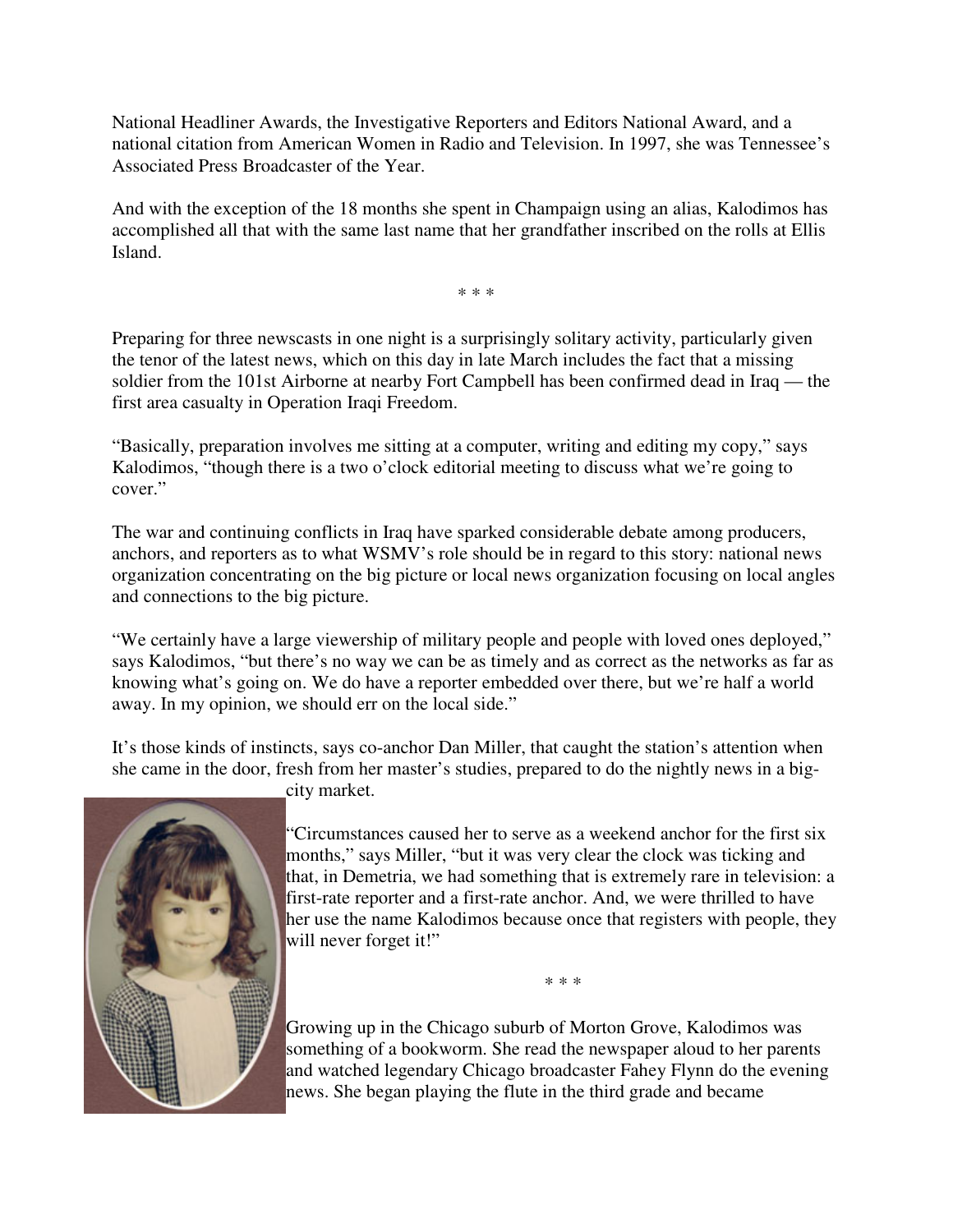extremely good at it, thanks to a daily routine of setting her mother's oven timer for 30 minutes and religiously practicing her scales and arpeggios until the timer went off.

"I'm a type A-plus!" she admits, making a face. "I wanted to be better at it than anyone else."

That drive continued through her adolescent years. She went on to become drum major of her high school band, spent two years at North Park College, and then transferred to Illinois Wesleyan, which she considered a "little Ivy League school in the middle of the prairie."

Kalodimos came to campus as a music major, and one of her classmates in a music theory class was future opera star Dawn Upshaw '82, who would go on to win multiple Grammy Awards. But true to IWU's mission statement, Kalodimos wanted to do more with her life than just music.

"When I became a university trustee in 2002 and did some research on the mission statement," she says, "I was reminded that Illinois Wesleyan's goal is to develop versatile students who want to excel at more than one thing."

That certainly describes Kalodimos, an avid writer and high school thespian who thought she might end up writing about music, film, and theater.

"I loved Robert Donaldson's music history class at [Illinois] Wesleyan," Kalodimos recalls, "because he really gave us the opportunity to write. I remember putting a lot into a paper I did on Mozart and Don Giovanni."

In the end, broadcast journalism won out among her competing interests — thanks to IWU's campus radio station, WESN.

"It was a Wednesday night and if I thought about it hard enough I could probably even come up with the date," says Kalodimos, who remembers her first moments at WESN as career- and lifealtering. "The station didn't have a lot of power — you might be able to get it if you had 700 coat hangers connected to the top of your stereo in the dorm — but I loved music and I went to the organizational meeting thinking I was going to be a deejay."

And for a time she did spin records — until the opportunity arose to do the station's lone talk radio show.

"We tried to do this cutting-edge, call-in thing," says Kalodimos, "only there weren't a lot of people calling in. So I'd set things up ahead of time for my roommate to call in. We thought we were very avant-garde and underground. We called our show . . . 'The Bitch Line.' In the pre- 'shock radio' days of the late 1970s, that was pretty out there — and I think we were quickly asked to tone down the title of our show, or at least substitute asterisks and exclamations points for some of the letters."

While her classmates were spending their January Short Term in Europe, Kalodimos trudged three blocks through ice and snow to read the news at a local AM radio station in Bloomington.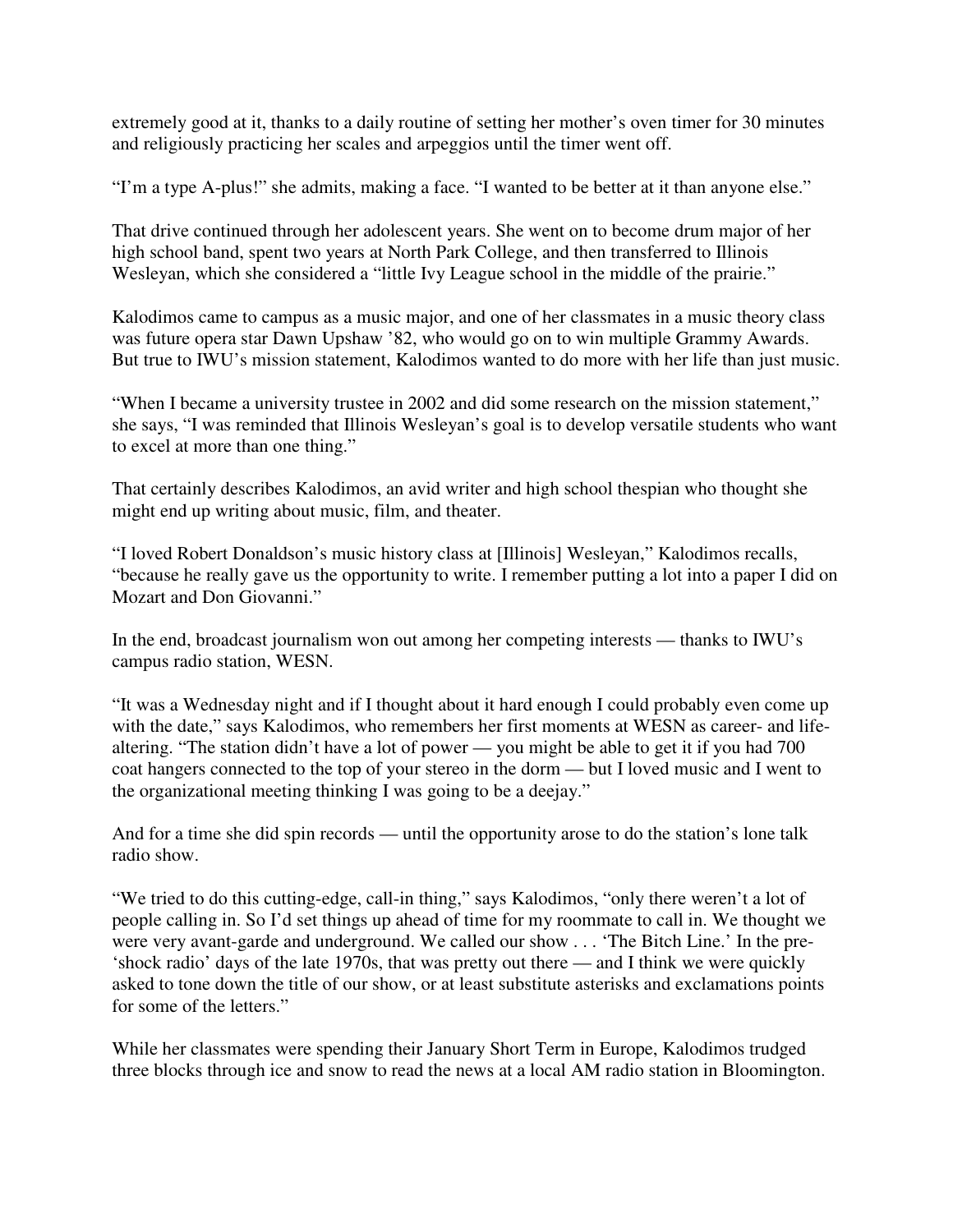"I don't even remember the call letters," says Kalodimos, "but the program director provided a lightbulb moment for me by teaching me that broadcast copy does not sound like great literature. It's short and punchy with active, visual verbs . . . . You don't grab the thesaurus and look for every obscure word you think you want to use."

That training served her well when she went to work for WICD in Champaign.

"There's real, live, incredible news in small towns and college towns," says Kalodimos, whose tenure in Champaign saw her cover bizarre murder cases, a scandal involving a University of Illinois official, migrant worker issues, and the early days of thermal transfer.

"Thermal transfer, which is about burning garbage to generate electricity, was a hot, new issue in Urbana," says Kalodimos. "Fast-forward 20 years later, and here in Nashville we're trying to get rid of our thermal transfer operation, which puts me on two ends — the birth and the death — of a municipal technology."

\* \* \*

In February 1984, Kalodimos' post-master's routine involved answering ads in Broadcasting Magazine, which she subscribed to even though it cost her roughly half her weekly paycheck. She mailed tapes of her reporting and anchor work to TV stations all over the country, and oftentimes the rejection letters would come back addressed to "Mr. Kalodimos," meaning they hadn't even played her tapes. But WSMV said they were interested, and that was music to her ears because in those days WSMV had a reputation for long-form investigative journalism — which is her passion, as evidenced by the fact that "A Preventable Plague" ran an almost unheard-of nine minutes.

"We called them 'segmented documentaries,'" says Kalodimos, who was tipped off about the AIDS epidemic by a woman who ran a mail-order business devoted to getting clotting agents to hemophilia victims more quickly and more cost effectively.

Another investigative piece focused on the University of Tennessee, Knoxville, where researchers have a strange way of studying the decomposition of dead bodies.



Kalodimos puts on her game face for an evening broadcast. Above her mirror sit her 14 Emmys.

"Their research is aimed at training law enforcement officials and medical examiners, but their lab is weird . . . it's outside," says Kalodimos. "To simulate crime scenes, they throw bodies in ponds, they leave them in the woods, they burn them in cars." Her report questioned where the bodies came from and whether consent from family members was always given.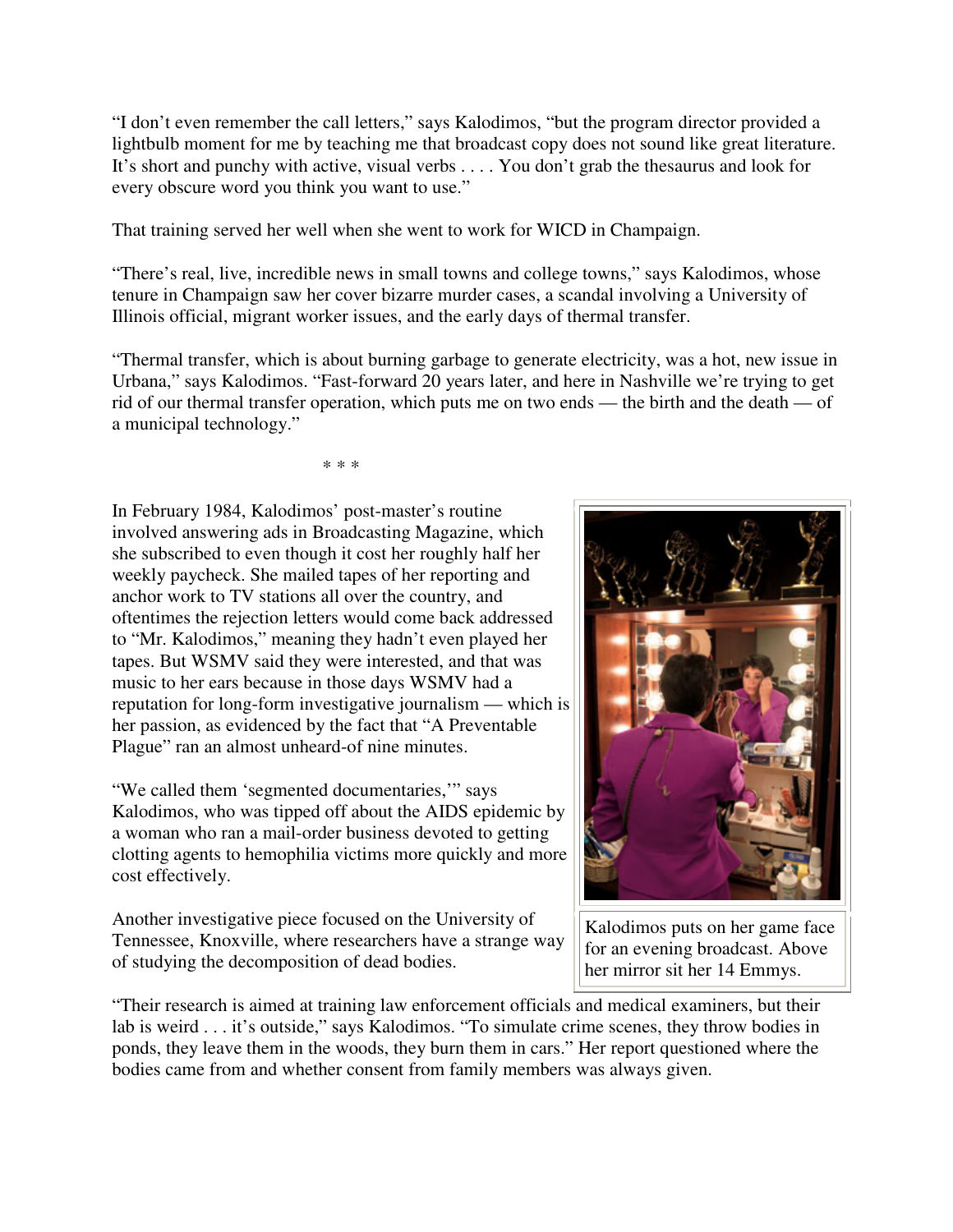"As you might guess," Kalodimos says, "we discovered John Does and, in some cases, no consent forms from families."

Titled "Last Rights," the 1995 series ran for five nights, won an Investigative Reporters and Editors National Award, and led to changes in state law, though the controversial research continues to this day.

With current market research indicating that viewers have shorter attention spans — something Kalodimos disputes — local stations seldom run in-depth news features anymore.

"Long-form journalism has become the property of PBS and of news magazine shows like 'Dateline,' whose popularity flies in the face of viewers having short attention spans," says Kalodimos. "I still believe there's an appetite for in-depth pieces in local news, and I hope we can eventually initiate a news magazine-type program here at WSMV."

In the meantime, Kalodimos has created her own independent documentary company to provide an outlet for her "Dateline" side.

"Some people do cross-stitch, I do documentaries," says Kalodimos, whose Genuine Human Productions focuses on true stories about real people (click here to read more). "I'm digging into underground characters like an obscure radio evangelist named Prophet Omega and a footstomper named George Mitchell."

\* \* \*

The two o'clock news meeting begins with a discussion of whether the staff can confirm what AP is reporting — that, in fact, two U.S. military personnel have been killed in Iraq. Talk then shifts to the controversy surrounding war correspondents Geraldo Rivera and Peter Arnett. Rivera has been thrown out of Iraq for drawing a map of U.S. military whereabouts in the sand; Arnett, a member of the famed CNN "Baghdad Boys," has been fired for going on Baghdad TV and saying that the Iraqis are winning the war. One member of the news team suggests that a reporter be sent to a coffee shop to sample public opinion on Rivera and Arnett, but Kalodimos has a better idea.

"This is more than a man-on-the-street debate," she says. "We'd better call the Freedom Forum for a reaction."

Later, having breezed through the five and six o'clock casts as though it were a slow news day, Kalodimos reflects on the future — hers and the station's.

"Both the five and six o'clock shows are perennial No. 1s in their time slots, and we've got strong lead-in shows — Dr. Phil and Oprah — to keep them there," she says. "But just lately, the 10 o'clock show has slipped to No. 2. We need to do better there."

Currently in the final year of a lucrative four-year contract, Kalodimos says she is confident her agent in Chicago will hammer out a new deal.